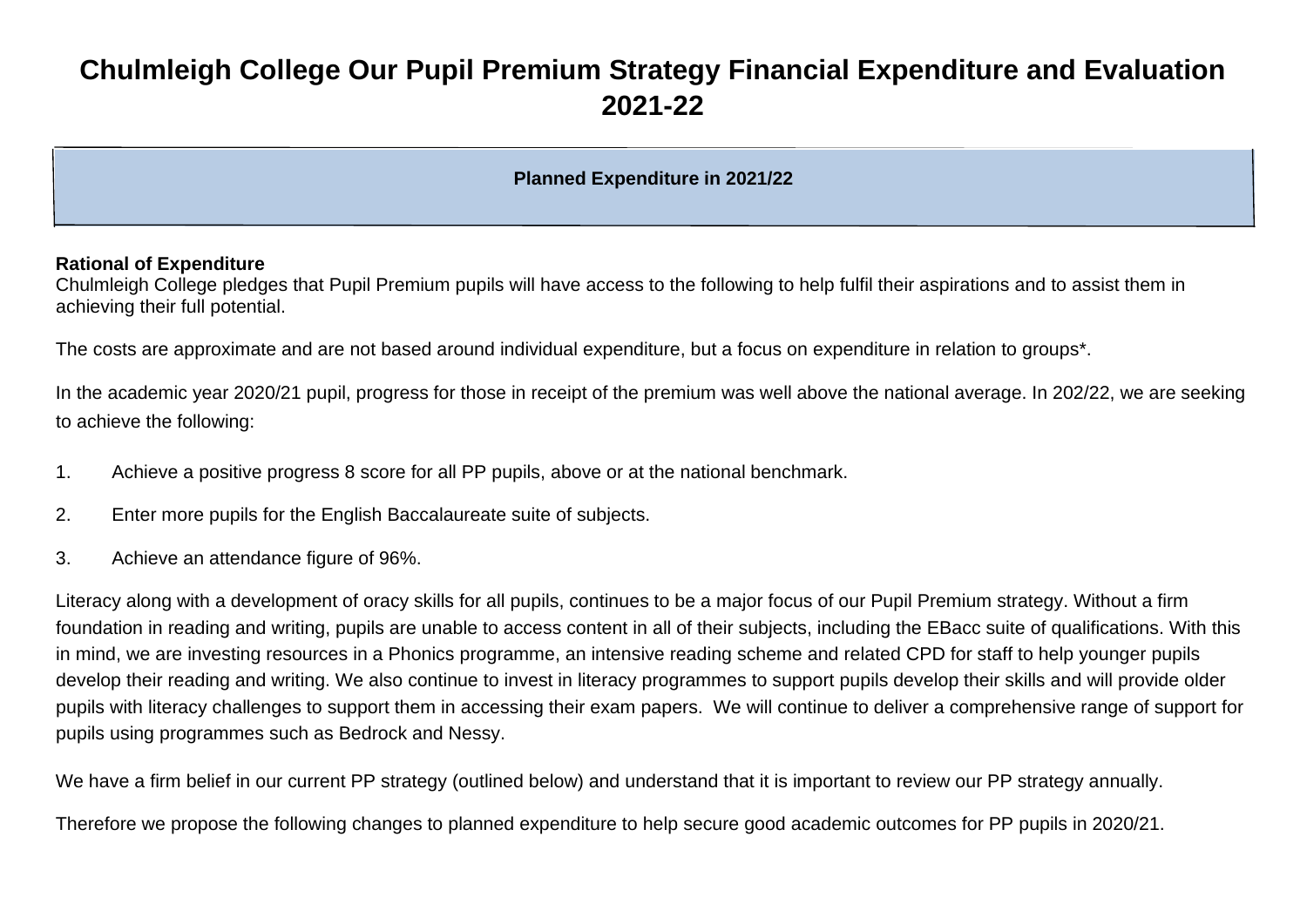**Motivation – wellbeing, low self-esteem and low aspirations**

# **Intervention that fills gaps in understanding – All subjects**

Higher Level Teaching Assistants and Teaching Assistants support pupils in class to give time to allow teachers to plan and lead interventions to address gaps in learning

Coaching and mentoring sessions for underperforming pupils to develop self-esteem and guidance on work

Termly SENDCO and Pupil Premium Leader support and planning meetings to plan, monitor and review provision making necessary amendments.

KS4 guild groups now in year 10 and 11, specialist teachers providing additional 2.5hrs support per week in targeted subjects to raise standards.

# **Intervention that fills gaps in understanding - Mathematics**

Increased time for Specialist teacher to deliver intervention in Key Stage 3 and targeted areas of GCSE curriculum

Higher Level Teaching Assistant working to support teaching, differentiation and resourcing

**Intervention that fills gaps in understanding - Literacy**

Specialist intervention teacher to deliver and coordinate intervention across all years Accelerated Reader reading scheme to promote and improve reading across year 7 to 9 Use of the Bedrock platform for Year 10 pupils to access and focus on development of vocabulary and comprehension skills.

Professional Development (in house) training for all staff in supporting and improving literacy-teaching skills to improve literacy for all Additional intervention specialists to deliver extra KS3/KS4 literacy programmes **£58624**

**£25614**

**£10096**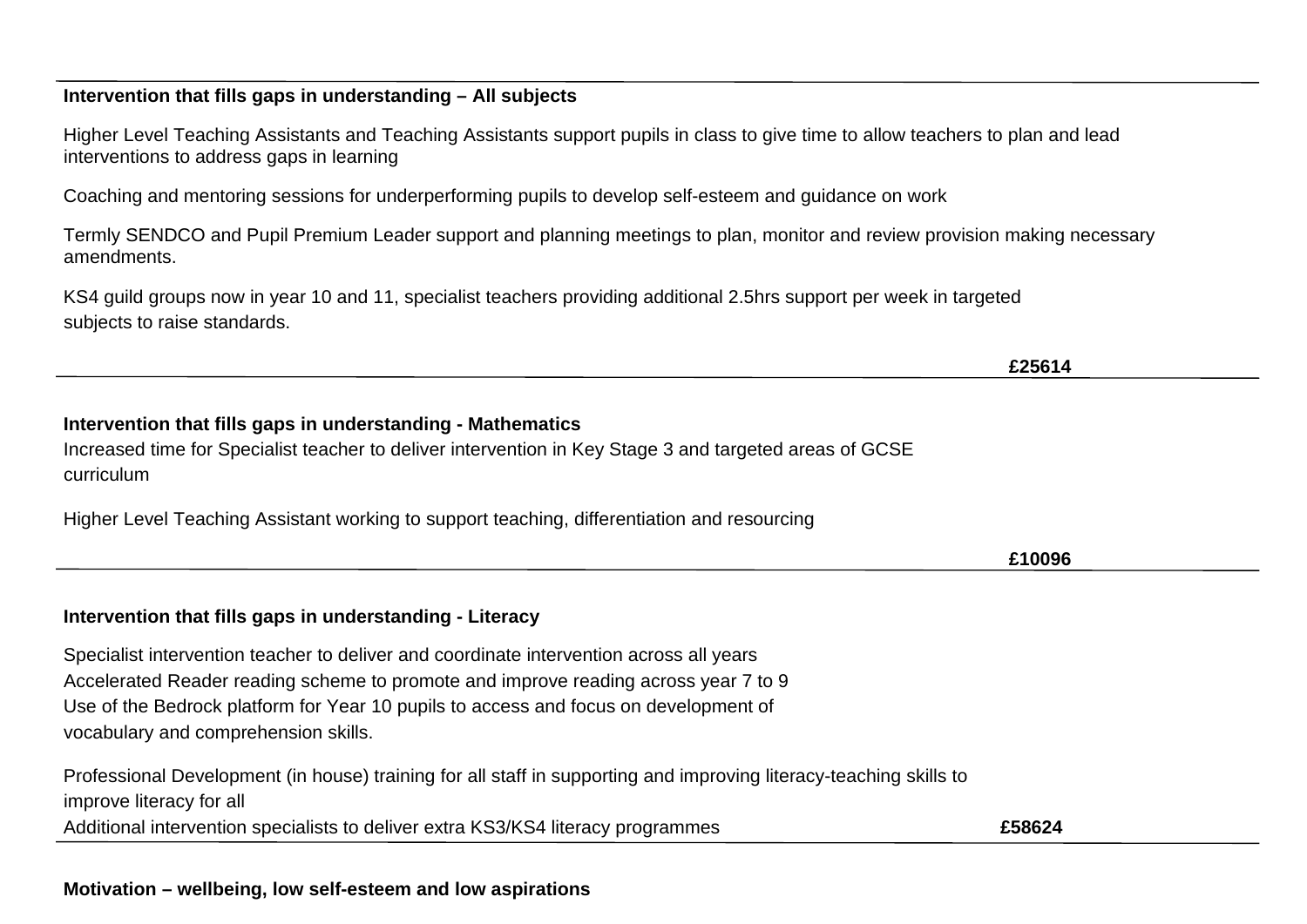Tutor lead PP enrichment tracking system to facilitate engagement with the wider school community

Literacy Coordinator whole school delivery of Literacy lessons to all of Key Stage 3 on a fortnightly basis with a focus on development of vocabulary across all subjects. Staff to receive training in supporting subject specific vocabulary development. Use of agreed key words to use on all subject areas aimed at the use of level 2 and 3 vocabulary. Reviewed and supported by CPD and updates from the Literacy Coordinator.

Music lessons contributions to help PP pupils access musical tuition which supports learning and self esteem

Lamda drama events supported by teaching staff to develop confidence in young people

Careers education and guidance (in house) to develop aspiration

Educational welfare officer support in meetings to develop good attendance

Peer mentoring programmes between pupils to foster confidence and community

Recognition and reward systems including house points, scholar awards and trips to acknowledge individual effort

Careers South West appointments for post 16 transition and aspiration

**£4154**

# **Special Educational Needs**

Phonics, STAR Reading, Nessy, SPARX and STAR Maths intervention programmes in KS3/4 to support reading, writing and Maths. Bedrock vocabulary intervention Toe by Toe training, resources and daily intervention programme for targeted pupils. Read & Write Gold to support pupils with accessibility issues and in exams Additional teaching assistants to support learning across the curriculum Reading, maths and writing resources for dyslexic pupils to develop literacy

Individual teaching plans for PP with SEND pupils to map and plan learning Additional SENDCO and PP Leader support for teachers to understand individual need Educational psychologist assessment to evidence and support interventions

Dyslexia awareness and resources to help pupils with literacy difficulties